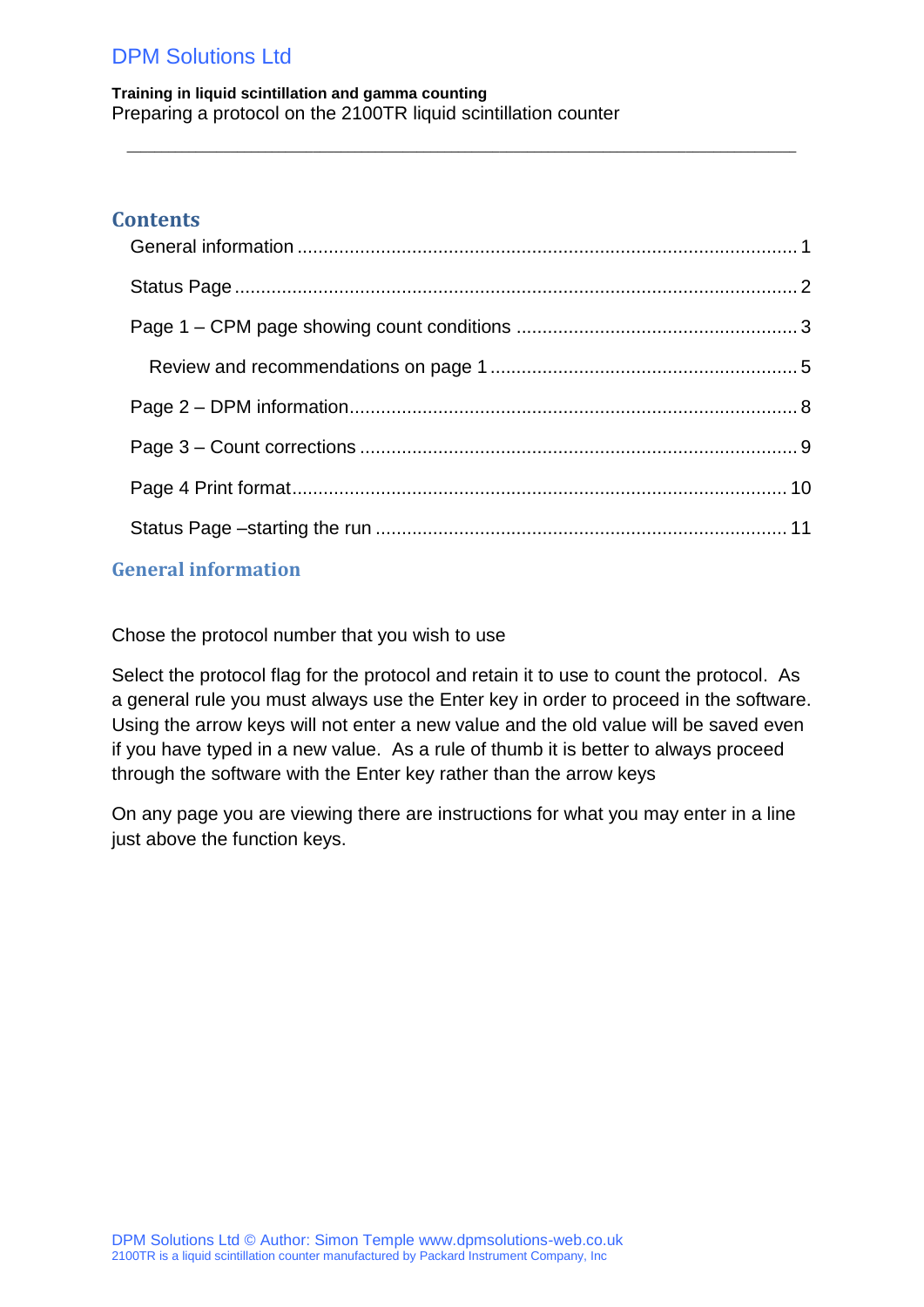**Training in liquid scintillation and gamma counting** Preparing a protocol on the 2100TR liquid scintillation counter

 $\_$  ,  $\_$  ,  $\_$  ,  $\_$  ,  $\_$  ,  $\_$  ,  $\_$  ,  $\_$  ,  $\_$  ,  $\_$  ,  $\_$  ,  $\_$  ,  $\_$  ,  $\_$  ,  $\_$  ,  $\_$  ,  $\_$  ,  $\_$  ,  $\_$  ,  $\_$  ,  $\_$  ,  $\_$  ,  $\_$  ,  $\_$  ,  $\_$  ,  $\_$  ,  $\_$  ,  $\_$  ,  $\_$  ,  $\_$  ,  $\_$  ,  $\_$  ,  $\_$  ,  $\_$  ,  $\_$  ,  $\_$  ,  $\_$  ,

## <span id="page-1-0"></span>**Status Page**

Go to the Status page (Fig 01)

|                                   | DOSBox 0.74, Cpu speed: 3000 cycles, Frameskip 0, Program:                 |                                                          |                                                |                                                                                  | <b>BETA</b>          |                                         |                            | $\Box$            | $\mathbf{x}$<br>i۰ |
|-----------------------------------|----------------------------------------------------------------------------|----------------------------------------------------------|------------------------------------------------|----------------------------------------------------------------------------------|----------------------|-----------------------------------------|----------------------------|-------------------|--------------------|
|                                   | <b>STATUS PAGE</b>                                                         |                                                          |                                                |                                                                                  |                      |                                         |                            | $07 - Feb - 13$   | 10:14              |
| S#                                | TIME                                                                       | <b>REGION A:</b><br><b>REGION B:</b><br><b>REGION C:</b> |                                                | <b>DPM</b>                                                                       |                      | <b>CPM</b>                              | 2SZ                        |                   |                    |
| <b>P#</b><br>1<br>z<br>3          | <b>NAME</b><br>$H-3$ CPM<br>$H-3$ DPM $U-G$                                |                                                          | <b>P#</b><br>11<br>12 <sub>z</sub><br>13<br>14 | <b>NAME</b><br>$C-14$ DPM $U-G$<br>$H-3/C-14$ DPM U-G<br>$H-3$ DPM<br>$C-14$ DPM |                      | <b>P#</b><br>21<br>22<br>23<br>24       | <b>NAME</b>                |                   |                    |
| $\frac{4}{5}$<br>6<br>7<br>8<br>9 | Simon Temple<br>$H-3/C-14$ DPM U-G                                         |                                                          | 15<br>16<br>17<br>18<br>19                     | $H-3/C-14$ DPM<br>QuenchSet3H                                                    |                      | 25 <sub>1</sub><br>26<br>27<br>28<br>29 |                            | $H-3$ DPM $U-G$   |                    |
| 10                                | $H-3$ DPM $U-G$<br>FLAGS: $A = Active$ , $C = Complete$ , $P = Group Stat$ |                                                          | 20                                             |                                                                                  |                      | 30                                      | (PgDn for Protocols 31-60) | <b>DIRECT DPM</b> |                    |
|                                   | F1-EDIT PROT<br>F6-SPECTRUM                                                |                                                          | FZ-COUNT START/STOP<br>F7-GROUP PRIOSTAT       |                                                                                  | <b>F3-SC CONTROL</b> | <b>F8-COMPUTER OUTPUT</b>               | <b>F4-DECAY</b>            | F10-etc           | F5-DATE/TIME       |

Press *F1* to go to the edit protocol page

Enter the number of the protocol that you wish to use – in this case we have chosen protocol 1. You must use the *Enter* key to proceed.(Fig 02)

| <b>IDLE</b><br>$O7-Feb-13$<br>10:17<br><b>NAME</b><br><b>NAME</b><br><b>P#</b><br><b>P#</b><br><b>NAME</b><br><b>P#</b><br>1<br>$H-3$ CPM<br>11<br>$C-14$ DPM $U-G$<br>21<br>$\begin{array}{c} 2 \\ 3 \\ 4 \\ 5 \end{array}$<br>$H-3$ DPM $U-G$<br>12 <sup>2</sup><br>$H-3/C-14$ DPM U-G<br>22<br>13<br>23<br>$H-3$ DPM<br>14<br>24<br>$C-14$ DPM<br>15<br>25<br>$H-3$ DPM $U-G$<br>Simon Temple<br>$H - 3/C - 14$ DPM<br>6<br>$H-3/C-14$ DPM U-G<br>16<br>26<br>7<br>17<br>27<br>QuenchSet3H<br>$\frac{8}{9}$<br>18<br>28<br>29<br>19<br>10<br>$H-3$ DPM $U-G$<br>20<br>30<br><b>DIRECT DPM</b><br>Enter protocol # [<br>Please enter Protocol # in the range of 1 to $60$ (PgDn for Protocols 31-60)<br><b>FZ-CLEAR ENTRY</b> | DOSBox 0.74, Cpu speed: 3000 cycles, Frameskip 0, Program: | <b>BETA</b> | $\mathbf{x}$<br>i=<br>$\Box$ |
|---------------------------------------------------------------------------------------------------------------------------------------------------------------------------------------------------------------------------------------------------------------------------------------------------------------------------------------------------------------------------------------------------------------------------------------------------------------------------------------------------------------------------------------------------------------------------------------------------------------------------------------------------------------------------------------------------------------------------------|------------------------------------------------------------|-------------|------------------------------|
|                                                                                                                                                                                                                                                                                                                                                                                                                                                                                                                                                                                                                                                                                                                                 | EDIT PROTOCOL                                              |             |                              |
|                                                                                                                                                                                                                                                                                                                                                                                                                                                                                                                                                                                                                                                                                                                                 |                                                            |             |                              |
|                                                                                                                                                                                                                                                                                                                                                                                                                                                                                                                                                                                                                                                                                                                                 |                                                            |             |                              |
|                                                                                                                                                                                                                                                                                                                                                                                                                                                                                                                                                                                                                                                                                                                                 |                                                            |             |                              |
|                                                                                                                                                                                                                                                                                                                                                                                                                                                                                                                                                                                                                                                                                                                                 |                                                            |             |                              |
|                                                                                                                                                                                                                                                                                                                                                                                                                                                                                                                                                                                                                                                                                                                                 |                                                            |             |                              |
|                                                                                                                                                                                                                                                                                                                                                                                                                                                                                                                                                                                                                                                                                                                                 |                                                            |             |                              |
|                                                                                                                                                                                                                                                                                                                                                                                                                                                                                                                                                                                                                                                                                                                                 |                                                            |             |                              |
|                                                                                                                                                                                                                                                                                                                                                                                                                                                                                                                                                                                                                                                                                                                                 |                                                            |             |                              |
|                                                                                                                                                                                                                                                                                                                                                                                                                                                                                                                                                                                                                                                                                                                                 |                                                            |             |                              |
|                                                                                                                                                                                                                                                                                                                                                                                                                                                                                                                                                                                                                                                                                                                                 |                                                            |             |                              |
|                                                                                                                                                                                                                                                                                                                                                                                                                                                                                                                                                                                                                                                                                                                                 |                                                            |             |                              |
|                                                                                                                                                                                                                                                                                                                                                                                                                                                                                                                                                                                                                                                                                                                                 |                                                            |             |                              |
|                                                                                                                                                                                                                                                                                                                                                                                                                                                                                                                                                                                                                                                                                                                                 |                                                            |             |                              |
|                                                                                                                                                                                                                                                                                                                                                                                                                                                                                                                                                                                                                                                                                                                                 |                                                            |             |                              |
|                                                                                                                                                                                                                                                                                                                                                                                                                                                                                                                                                                                                                                                                                                                                 | <b>F1-STATUS PAGE</b>                                      |             |                              |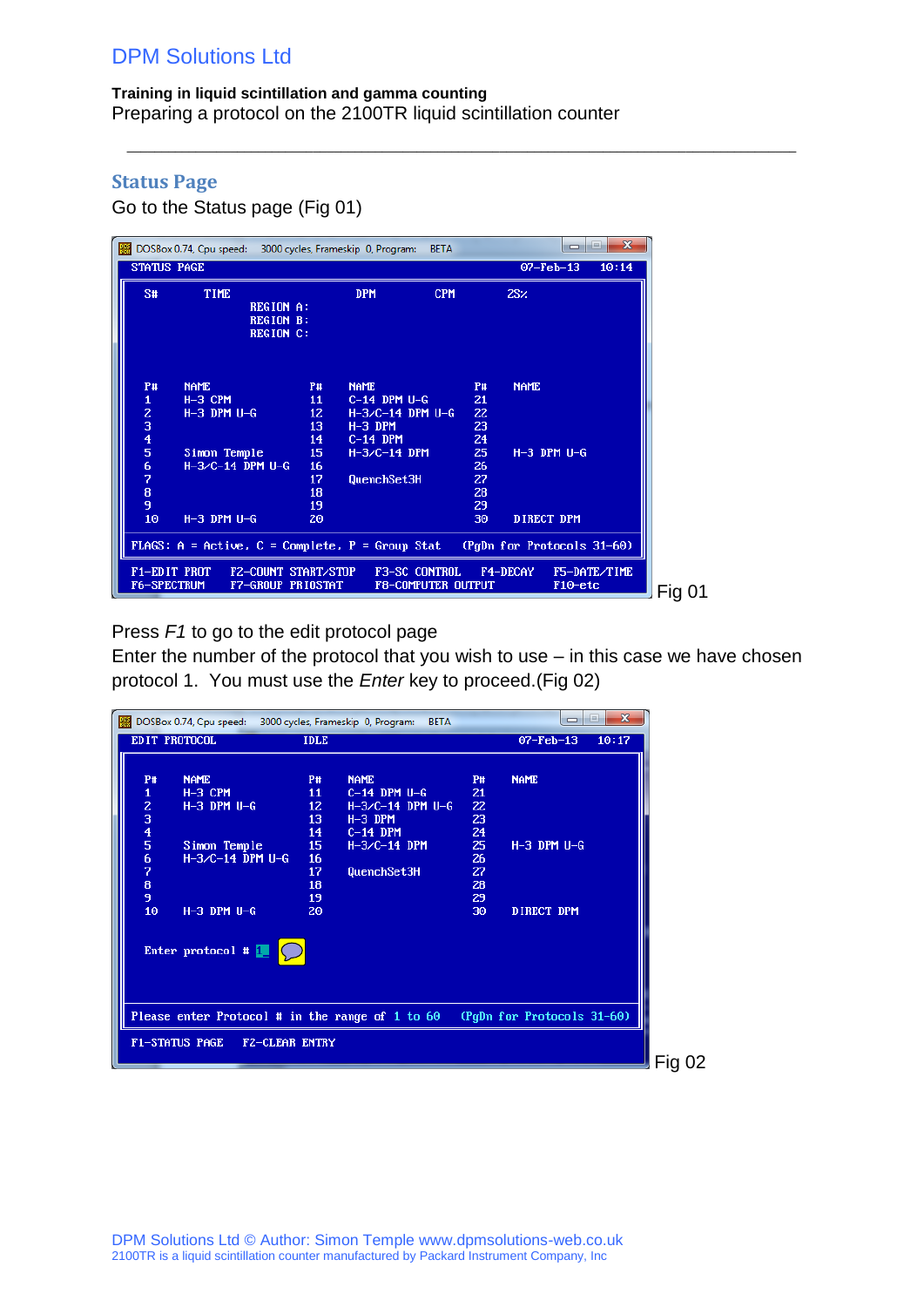#### **Training in liquid scintillation and gamma counting**

Preparing a protocol on the 2100TR liquid scintillation counter

| DOSBox 0.74, Cpu speed: 3000 cycles, Frameskip 0, Program: |    |             |            | <b>BETA</b>      |            |                 | $\mathbf{x}$ |
|------------------------------------------------------------|----|-------------|------------|------------------|------------|-----------------|--------------|
| <b>CPM PAGE</b>                                            |    | <b>IDLE</b> |            |                  |            | $07 - Feb - 13$ | 10:21        |
| Protocol $# =$                                             |    |             |            | Copy Protocol #? |            | no              |              |
| Protocol Name?                                             |    | $H - 3$ CPM |            |                  |            |                 |              |
| Cucles?                                                    |    |             |            |                  |            |                 |              |
| Count Time?                                                |    | 1.00        |            |                  |            |                 |              |
| 2 Sigma Coincidence?                                       |    | no          |            |                  |            |                 |              |
| # Counts/Vial?                                             |    | 1           |            |                  |            |                 |              |
| # Uials/Standard?                                          |    | 1           |            | # Vials/Sample?  |            | 1               |              |
| 1st Uial Background?                                       |    | no          |            |                  |            |                 |              |
| Radionuclide?                                              |    | manual      |            |                  |            |                 |              |
|                                                            | LL | UL.         | Bkg        | 2 Sigmaz.        | <b>LCR</b> |                 |              |
| $Region \nightharpoonup$ $\blacksquare$                    |    | $0.0$ 18.6  | $0.00 - 1$ | $.00 -$          | Θ          |                 |              |
| Region B: 2.0 18.6                                         |    |             | 0.00       | $.00 -$          | $\Theta$   |                 |              |
| Region C:                                                  |    | 0.0 0.0     | 0.00       | $.00 -$          | $\theta$   |                 |              |
| Qip?                                                       |    | <b>SIS</b>  |            |                  |            |                 |              |
| % of Reference?                                            |    | no          |            |                  |            |                 |              |
| Data Mode?                                                 |    | cpm         |            |                  |            |                 |              |
|                                                            |    |             |            |                  |            |                 |              |
|                                                            |    |             |            |                  |            |                 |              |
| Please enter Protocol name (alphanumeric - 16 chars)       |    |             |            |                  |            |                 |              |
|                                                            |    |             |            |                  |            |                 |              |
| F1-EXIT EDIT F2-CLEAR ENTRY F3-PRINT PROTOCOL              |    |             |            |                  |            |                 |              |
|                                                            |    |             |            |                  |            |                 |              |

 $\_$  ,  $\_$  ,  $\_$  ,  $\_$  ,  $\_$  ,  $\_$  ,  $\_$  ,  $\_$  ,  $\_$  ,  $\_$  ,  $\_$  ,  $\_$  ,  $\_$  ,  $\_$  ,  $\_$  ,  $\_$  ,  $\_$  ,  $\_$  ,  $\_$  ,  $\_$  ,  $\_$  ,  $\_$  ,  $\_$  ,  $\_$  ,  $\_$  ,  $\_$  ,  $\_$  ,  $\_$  ,  $\_$  ,  $\_$  ,  $\_$  ,  $\_$  ,  $\_$  ,  $\_$  ,  $\_$  ,  $\_$  ,  $\_$  ,

## <span id="page-2-0"></span>**Page 1 – CPM page showing count conditions**

Using the ↑ up arrow key move to Copy Protocol (Fig 04)

| DOSBox 0.74, Cpu speed: 3000 cycles, Frameskip 0, Program: |                       |             |         | <b>BETA</b>      |            |                        | $\mathbf{x}$ |
|------------------------------------------------------------|-----------------------|-------------|---------|------------------|------------|------------------------|--------------|
| <b>CPM PAGE</b>                                            |                       | <b>IDLE</b> |         |                  |            | $07 - \text{Feb} - 13$ | 10:23        |
| Protocol $# =$                                             |                       | 1           |         | Copy Protocol #? |            | no                     |              |
| Protocol Name?                                             |                       | $H-3$ CPM   |         |                  |            |                        |              |
| Cucles?                                                    |                       |             |         |                  |            |                        |              |
| Count Time?                                                |                       | 1.00        |         |                  |            |                        |              |
| 2 Sigma Coincidence?                                       |                       | no          |         |                  |            |                        |              |
| # Counts/Uial?                                             |                       | 1           |         |                  |            |                        |              |
| # Uials/Standard?                                          |                       | 1           |         | # Vials/Sample?  |            | 1                      |              |
| 1st Vial Background?                                       |                       | no          |         |                  |            |                        |              |
| Radionuclide?                                              |                       | manual      |         |                  |            |                        |              |
|                                                            | $\mathbf{L}$          | UL.         | Bkg     | 2 Sigmaz         | <b>LCR</b> |                        |              |
| Region A:                                                  |                       | $0.0$ 18.6  | 0.00    | .00 <sub>1</sub> | Θ          |                        |              |
| Region B:                                                  |                       | $2.0$ 18.6  | 0.00    | $.00 -$          | Θ          |                        |              |
| Region C:                                                  | 0.0                   | $0.0 -$     | 0.00    | .00 <sub>1</sub> | $\Theta$   |                        |              |
| Qip?                                                       |                       | <b>SIS</b>  |         |                  |            |                        |              |
| $\times$ of Reference?                                     |                       | no          |         |                  |            |                        |              |
| Data Mode?                                                 |                       | cpm         |         |                  |            |                        |              |
|                                                            |                       |             |         |                  |            |                        |              |
|                                                            |                       |             |         |                  |            |                        |              |
| Please enter Protocol # to copy in the range of 1 to 60    |                       |             |         |                  |            |                        |              |
| F1-EXIT EDIT                                               | <b>FZ-CLEAR ENTRY</b> |             | $F3-no$ | F4-presets       |            | F5-PRINT PROTOCOL      |              |
|                                                            |                       |             |         |                  |            |                        |              |
|                                                            |                       |             |         |                  |            |                        |              |

Here you can see Copy Protocol highlighted (Fig 04)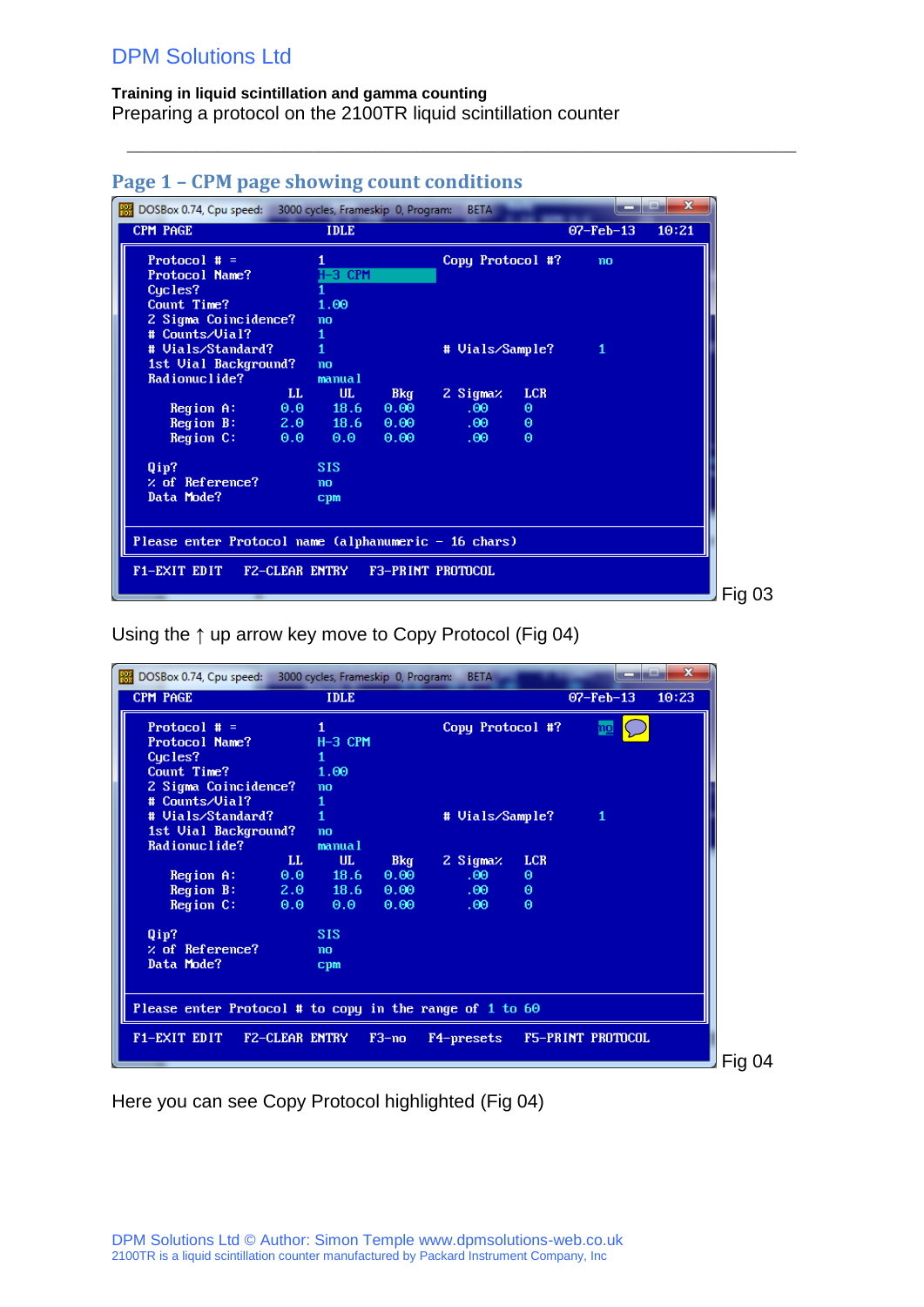#### **Training in liquid scintillation and gamma counting**

Preparing a protocol on the 2100TR liquid scintillation counter

Enter the number of the protocol that you wish to copy. In this case the protocol number is 17 which is where the quench curve is located that we wish to use.(Fig 05)

 $\_$  ,  $\_$  ,  $\_$  ,  $\_$  ,  $\_$  ,  $\_$  ,  $\_$  ,  $\_$  ,  $\_$  ,  $\_$  ,  $\_$  ,  $\_$  ,  $\_$  ,  $\_$  ,  $\_$  ,  $\_$  ,  $\_$  ,  $\_$  ,  $\_$  ,  $\_$  ,  $\_$  ,  $\_$  ,  $\_$  ,  $\_$  ,  $\_$  ,  $\_$  ,  $\_$  ,  $\_$  ,  $\_$  ,  $\_$  ,  $\_$  ,  $\_$  ,  $\_$  ,  $\_$  ,  $\_$  ,  $\_$  ,  $\_$  ,

| $\frac{pos}{log}$<br>DOSBox 0.74, Cpu speed: 3000 cycles, Frameskip 0, Program: |                |            | <b>BETA</b>      |            |                   | $\mathbf{x}$ |
|---------------------------------------------------------------------------------|----------------|------------|------------------|------------|-------------------|--------------|
| <b>CPM PAGE</b>                                                                 | <b>IDLE</b>    |            |                  |            | $07 - Feb - 13$   | 10:25        |
| Protocol $# =$                                                                  |                |            | Copy Protocol #? |            | 17                |              |
| Protocol Name?                                                                  | $H-3$ CPM      |            |                  |            |                   |              |
| Cycles?                                                                         |                |            |                  |            |                   |              |
| Count Time?                                                                     | 1.00           |            |                  |            |                   |              |
| 2 Sigma Coincidence?                                                            | no             |            |                  |            |                   |              |
| # Counts/Vial?                                                                  |                |            |                  |            |                   |              |
| # Uials/Standard?                                                               | 1              |            | # Vials/Sample?  |            | 1                 |              |
| 1st Uial Background?                                                            | n <sub>0</sub> |            |                  |            |                   |              |
| Radionuclide?                                                                   | manual         |            |                  |            |                   |              |
| LL                                                                              | UL.            | <b>Bkg</b> | 2 Sigmaz         | <b>LCR</b> |                   |              |
| Region A:<br>0.0                                                                | 18.6           | 0.00       | .00 <sub>1</sub> | Θ          |                   |              |
| Region B:<br>2.0                                                                | $-18.6$        | 0.00       | .00 <sub>1</sub> | $\Theta$   |                   |              |
| Region C:<br>0.0                                                                | $0.0 -$        | 0.00       | .00 <sub>1</sub> | $\Theta$   |                   |              |
| Qip?                                                                            | <b>SIS</b>     |            |                  |            |                   |              |
| $\times$ of Reference?                                                          | no             |            |                  |            |                   |              |
| Data Mode?                                                                      | cpm            |            |                  |            |                   |              |
|                                                                                 |                |            |                  |            |                   |              |
| Please enter Protocol # to copy in the range of 1 to 60                         |                |            |                  |            |                   |              |
| F1-EXIT EDIT<br>FZ-CLEAR ENTRY                                                  |                | $F3-no$    | F4-presets       |            | F5-PRINT PROTOCOL |              |
|                                                                                 |                |            |                  |            |                   |              |
|                                                                                 |                |            |                  |            |                   |              |

When you press the Enter key the protocol will load with the quench curve and all the other information from number 17 (Fig 06)

| DOSBox 0.74, Cpu speed: 3000 cycles, Frameskip 0, Program: |                  |             |      | <b>BETA</b>                      |            | $\Box$          | $\mathbf{x}$<br>$=$ |
|------------------------------------------------------------|------------------|-------------|------|----------------------------------|------------|-----------------|---------------------|
| CPM PAGE                                                   |                  | <b>IDLE</b> |      |                                  |            | $07 - Feb - 13$ | 10:28               |
| Protocol $# =$                                             |                  |             |      | Copy Protocol #?                 |            | no              |                     |
| Protocol Name?                                             |                  | QuenchSet3H |      |                                  |            |                 |                     |
| Cucles?                                                    |                  |             |      |                                  |            |                 |                     |
| Count Time?                                                |                  | 30.00       |      |                                  |            |                 | $\zeta$             |
| 2 Sigma Coincidence?                                       |                  | yes         |      |                                  |            |                 |                     |
| # Counts/Vial?                                             |                  |             |      |                                  |            |                 |                     |
| # Uials/Standard?                                          |                  | 1           |      | # Vials/Sample?                  |            | 1               |                     |
| 1st Vial Background?                                       |                  | no          |      |                                  |            |                 |                     |
| Radionuclide?                                              |                  | 3H          |      |                                  |            |                 |                     |
|                                                            | LL.              | UL          | Bkg  | 2 Sigmaz                         | <b>LCR</b> |                 |                     |
| Region A:                                                  | $\overline{0.0}$ | 18.6        | 0.00 | .50 <sub>1</sub>                 | $\theta$   |                 |                     |
| Region B: 12222                                            |                  | $2.0$ 18.6  | 0.00 | $.00 -$                          | $\Theta$   |                 |                     |
| Region C:                                                  | 0.0              | $0.0 -$     | 0.00 | .00.                             | $\Theta$   |                 |                     |
| Qip?                                                       |                  | <b>tSIE</b> |      | ES Terminator?                   |            | count           |                     |
| $\times$ of Reference?                                     |                  | no          |      |                                  |            |                 |                     |
| Data Mode?                                                 |                  | dpm         |      |                                  |            |                 |                     |
|                                                            |                  |             |      |                                  |            |                 |                     |
|                                                            |                  |             |      |                                  |            |                 |                     |
| Please enter Protocol name (alphanumeric - 16 chars)       |                  |             |      |                                  |            |                 |                     |
| F1-EXIT EDIT                                               |                  |             |      | FZ-CLEAR ENTRY F3-PRINT PROTOCOL |            |                 |                     |
|                                                            |                  |             |      |                                  |            |                 |                     |
|                                                            |                  |             |      |                                  |            |                 |                     |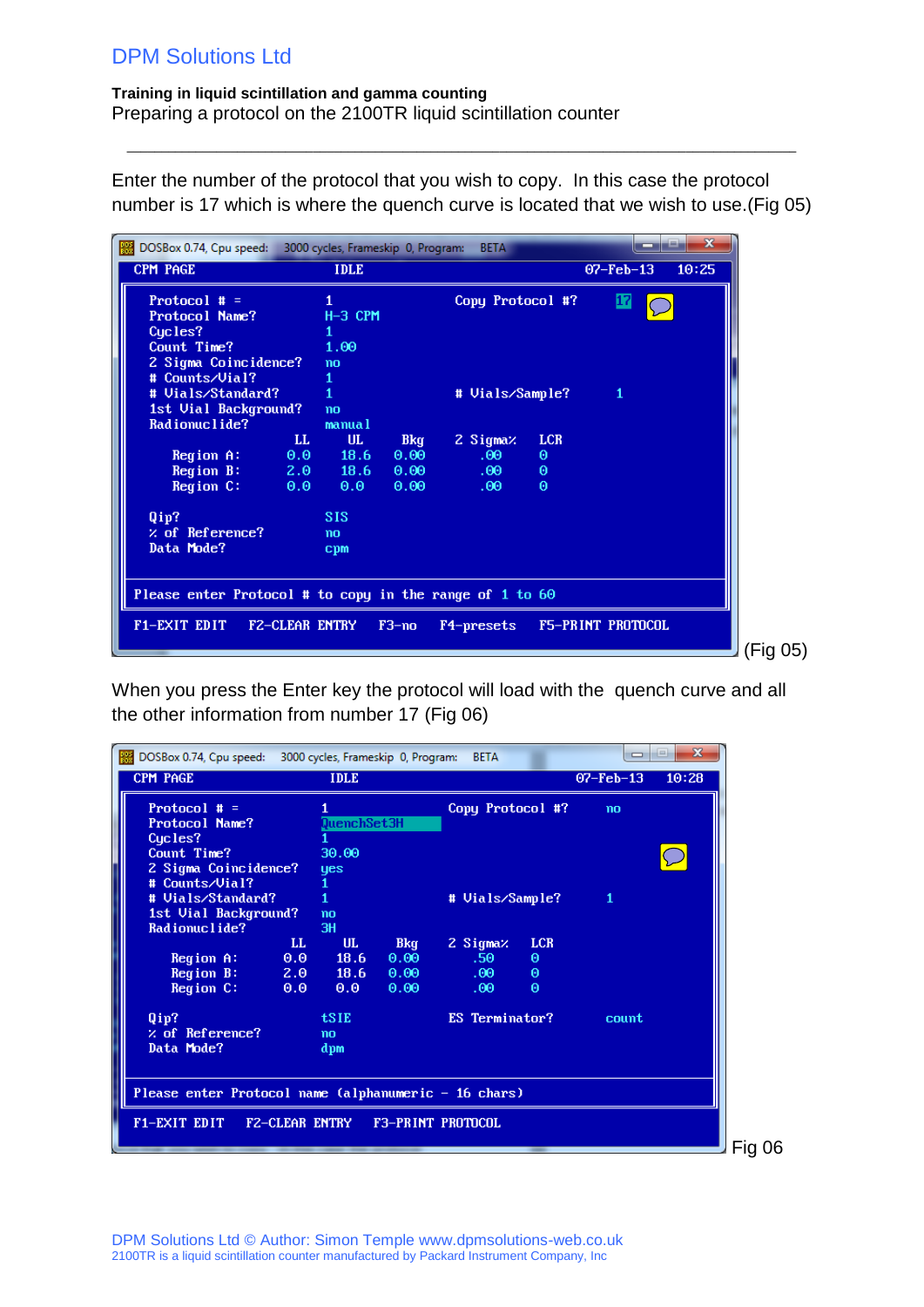**Training in liquid scintillation and gamma counting** Preparing a protocol on the 2100TR liquid scintillation counter

Now you will need to rename the protocol to a name that is more relevant say "3H urine test". You are limited to 16 characters in total including spaces. Do not use DOS commands such as commas, full stops, forward or back slashes, colons, semi colons, plus or minus signs.

 $\_$  ,  $\_$  ,  $\_$  ,  $\_$  ,  $\_$  ,  $\_$  ,  $\_$  ,  $\_$  ,  $\_$  ,  $\_$  ,  $\_$  ,  $\_$  ,  $\_$  ,  $\_$  ,  $\_$  ,  $\_$  ,  $\_$  ,  $\_$  ,  $\_$  ,  $\_$  ,  $\_$  ,  $\_$  ,  $\_$  ,  $\_$  ,  $\_$  ,  $\_$  ,  $\_$  ,  $\_$  ,  $\_$  ,  $\_$  ,  $\_$  ,  $\_$  ,  $\_$  ,  $\_$  ,  $\_$  ,  $\_$  ,  $\_$  ,

| DOSBox 0.74, Cpu speed: 3000 cycles, Frameskip 0, Program:             |                       |               |            | <b>BETA</b>      |            | $\Box$          | $\mathbf{x}$<br>$=$ |
|------------------------------------------------------------------------|-----------------------|---------------|------------|------------------|------------|-----------------|---------------------|
| CPM PAGE                                                               |                       | <b>IDLE</b>   |            |                  |            | $07 - Feb - 13$ | 10:31               |
| Protocol $# =$                                                         |                       |               |            | Copy Protocol #? |            | no              |                     |
| Protocol Name?                                                         |                       | 3H Urine Test |            |                  |            |                 |                     |
| Cucles?<br>Count Time?                                                 |                       | 30.00         |            |                  |            |                 |                     |
| 2 Sigma Coincidence?                                                   |                       | yes           |            |                  |            |                 |                     |
| # Counts/Vial?                                                         |                       |               |            |                  |            |                 |                     |
| # Vials/Standard?                                                      |                       |               |            | # Vials/Sample?  |            | 1               |                     |
| 1st Uial Background?                                                   |                       | no            |            |                  |            |                 |                     |
| Radionuclide?                                                          |                       | 3H            |            |                  |            |                 |                     |
|                                                                        | LL                    | UL.           | <b>Bkg</b> | 2 Sigmaz         | <b>LCR</b> |                 |                     |
| Region A:                                                              | 0.0                   | 18.6          | 0.00       | .50 <sub>1</sub> | $\theta$   |                 |                     |
| Region B:                                                              |                       | $2.0$ 18.6    | 0.00       | $.00 -$          | $\Theta$   |                 |                     |
| Region C:                                                              | 0.0                   | 0.0           | 0.00       | .00 <sub>1</sub> | $\Theta$   |                 |                     |
| Qip?                                                                   |                       | <b>tSIE</b>   |            | ES Terminator?   |            | count           |                     |
| $\times$ of Reference?                                                 |                       | no            |            |                  |            |                 |                     |
| Data Mode?                                                             |                       | dpm           |            |                  |            |                 |                     |
|                                                                        |                       |               |            |                  |            |                 |                     |
|                                                                        |                       |               |            |                  |            |                 |                     |
| Please enter Number of cycles in the range of 1 to 99 $(0 = infinite)$ |                       |               |            |                  |            |                 |                     |
| F1-EXIT EDIT                                                           | <b>FZ-CLEAR ENTRY</b> |               |            |                  |            |                 |                     |
|                                                                        |                       |               |            |                  |            |                 |                     |
|                                                                        |                       |               |            |                  |            |                 |                     |

## <span id="page-4-0"></span>**Review and recommendations on page 1**

Refer to Fig 7

Change the protocol to the method you wish to use. Listed below are the terms in use and a recommendation as to the entires you need to make.

Cycles – this is how may time you want the entire set of samples you have to be counted. Usually this is set to 1

Count time – the length of time you wish each sample to be counted

2 Sigma Coincidence – this is used to stop a count using a statistical terminator. If the counts are high there is no reason to count to a long count time. The terminator will stop the count when it reaches a statistical value. Usually this is switched on. A value is then put in the 2 Sigma% value later in the page. The value is usually 0.5

Counts/Vial – this is how many times you would want the vial to be counted if you wanted repeat counts. Usually this is set to 1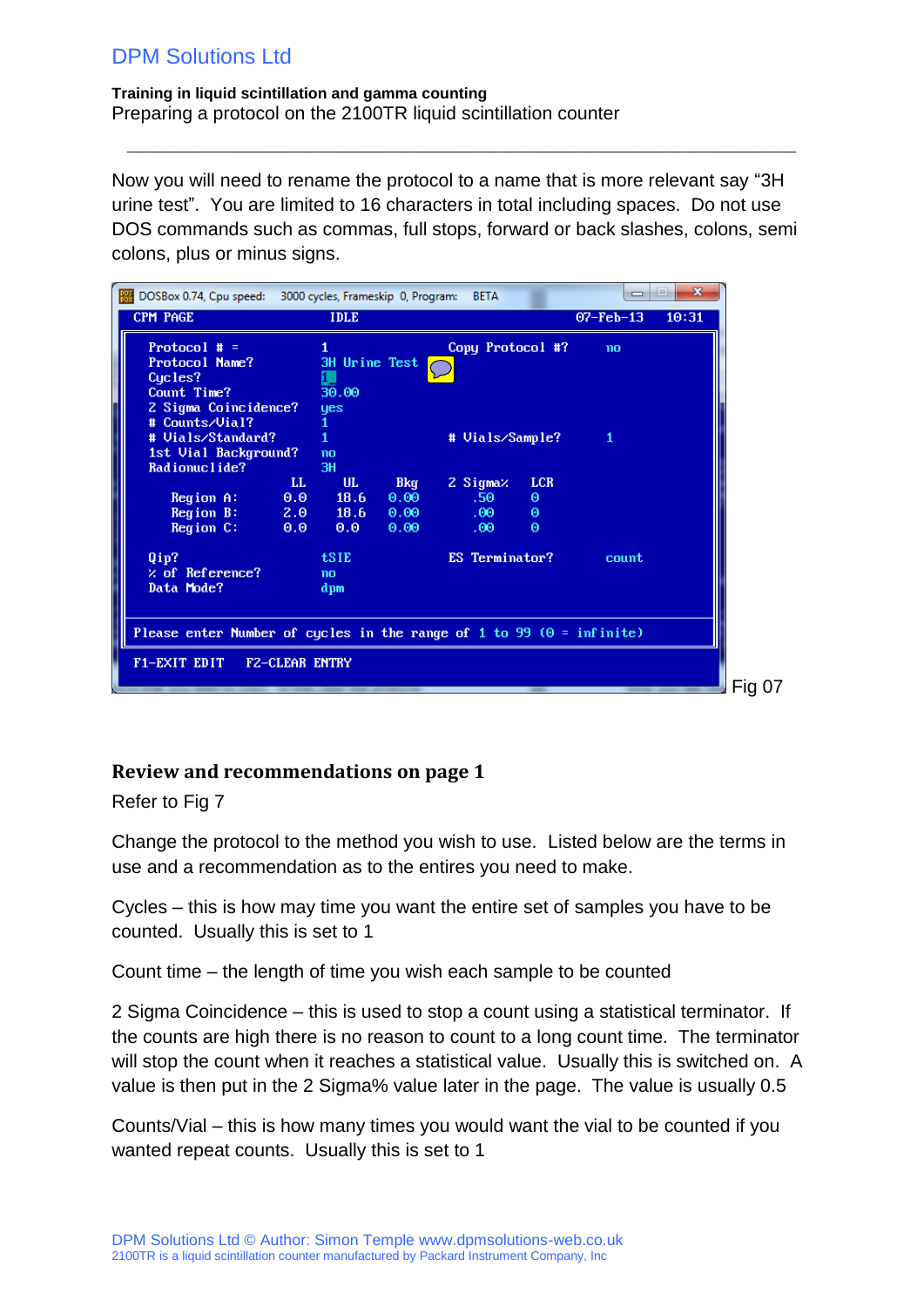**Training in liquid scintillation and gamma counting** Preparing a protocol on the 2100TR liquid scintillation counter

Vials/Standard – the software allows you to put a Standard vial and if the % reference is selected later in the page then the samples are counted as a % of the standard. It also allows more than one background to be used and the backgrounds are then averaged. The usual setting is 1

 $\_$  ,  $\_$  ,  $\_$  ,  $\_$  ,  $\_$  ,  $\_$  ,  $\_$  ,  $\_$  ,  $\_$  ,  $\_$  ,  $\_$  ,  $\_$  ,  $\_$  ,  $\_$  ,  $\_$  ,  $\_$  ,  $\_$  ,  $\_$  ,  $\_$  ,  $\_$  ,  $\_$  ,  $\_$  ,  $\_$  ,  $\_$  ,  $\_$  ,  $\_$  ,  $\_$  ,  $\_$  ,  $\_$  ,  $\_$  ,  $\_$  ,  $\_$  ,  $\_$  ,  $\_$  ,  $\_$  ,  $\_$  ,  $\_$  ,

Vials/Sample – if you are counting replicates then this will average the counts as well as printing out the value of each vial. The usual setting is 1

1<sup>st</sup> Vial Background – if you wish to have a blank/background vial then you must put it in the first vial position in the cassette and select this option. Use the function keys to enter yes or no.

Radionuclide – this should be set to the quench curve that you have in the software already and should not be changed

Region A, Region B and Region C If you have selected NO for first vial background you may enter a value for background manually in the Bkg column.

If you have selected Yes for the 2Sigma% then you may enter a value LCR stands for Low Count Rate and is used if you want to exclude samples that are background if you are running fractions from an HPLC for example – just set to 0

QIP – stands for quench indicating parameter and this should be left on tSIE

ES Terminator is how long the external standard counts before establishing the tSIE value and should be left at *count*

% of reference should be left at no

Data Mode – this should be left at dpm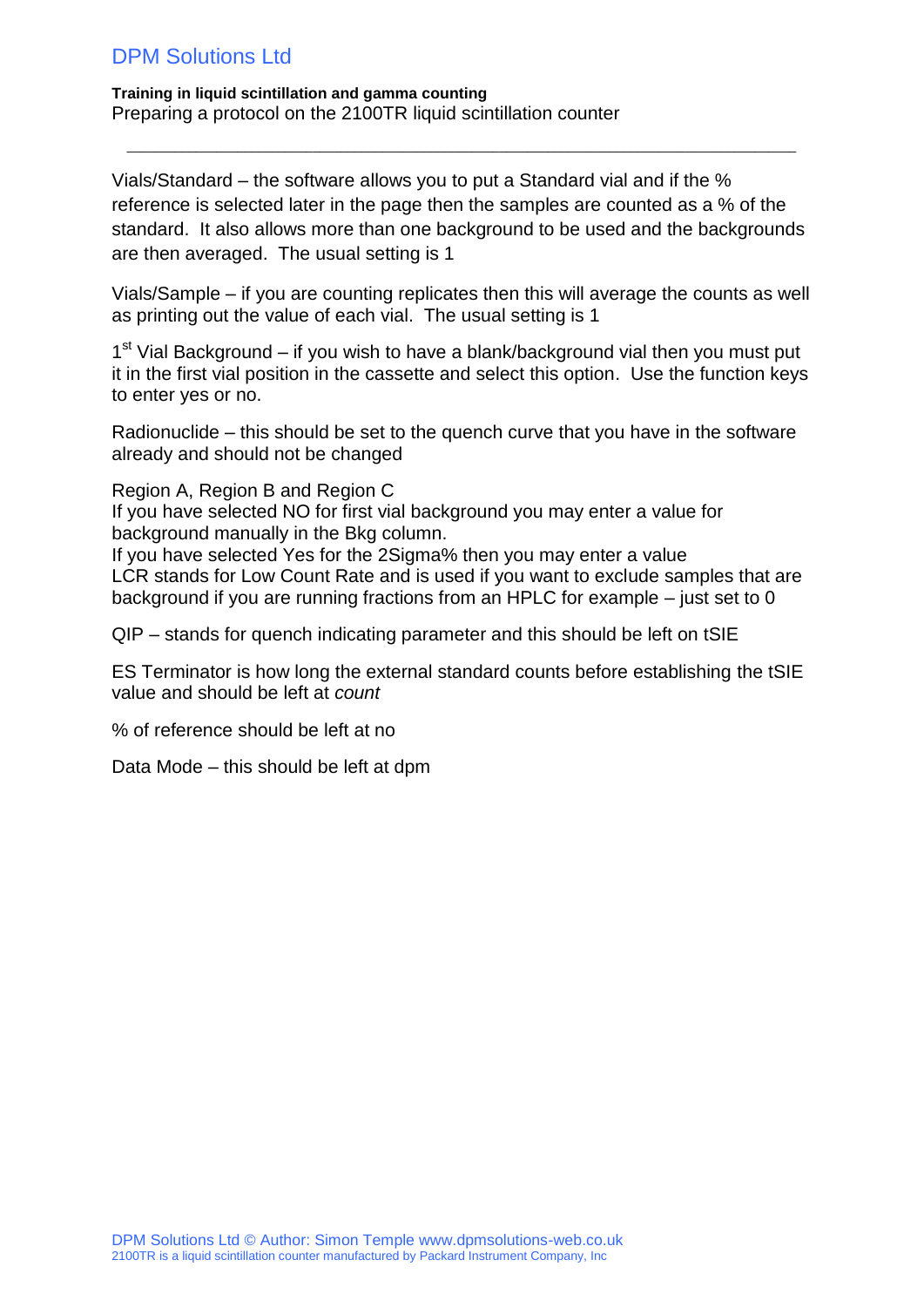#### **Training in liquid scintillation and gamma counting** Preparing a protocol on the 2100TR liquid scintillation counter

Example of finished page 1

| $\frac{0.005}{k_0 \cdot 12}$<br>DOSBox 0.74, Cpu speed: 3000 cycles, Frameskip 0, Program:           |                            |                                  |                                    | <b>BETA</b>                     |                                  | $\Box$          | $\mathbf{x}$<br>l. |        |
|------------------------------------------------------------------------------------------------------|----------------------------|----------------------------------|------------------------------------|---------------------------------|----------------------------------|-----------------|--------------------|--------|
| <b>CPM PAGE</b>                                                                                      |                            |                                  |                                    |                                 |                                  | $07 - Feb - 13$ | 11:12              |        |
| Protocol # $=$<br>Protocol Name?<br>Cycles?<br>Count Time?                                           |                            | 3H Urine Test<br>10.00           |                                    | Copy Protocol #?                |                                  | no              |                    |        |
| 2 Sigma Coincidence?<br># Counts/Vial?<br># Uials/Standard?<br>1st Uial Background?<br>Radionuclide? |                            | <b>yes</b><br>yes<br>3H          |                                    | # Vials/Sample?                 |                                  | 1               |                    |        |
| Region A:<br>Region B:<br>Region C:                                                                  | $\mathbf{L}$<br>0.0<br>0.0 | UL.<br>18.6<br>$2.0$ 18.6<br>0.0 | <b>Bkg</b><br>0.00<br>0.00<br>0.00 | 2 Sigmaz<br>.50<br>.00.<br>.00. | <b>LCR</b><br>p<br>$\Theta$<br>Θ |                 |                    |        |
| Qip?<br>$\times$ of Reference?<br>Data Mode?                                                         |                            | tSIE<br>no<br>dpm                |                                    | ES Terminator?                  |                                  | count           |                    |        |
| Please enter Region A low count reject (cpm) in the range of $\Theta$ to 9999                        |                            |                                  |                                    |                                 |                                  |                 |                    |        |
| F1-EXIT EDIT                                                                                         | <b>FZ-CLEAR ENTRY</b>      |                                  |                                    |                                 | -                                |                 |                    | Fig 08 |

 $\_$  ,  $\_$  ,  $\_$  ,  $\_$  ,  $\_$  ,  $\_$  ,  $\_$  ,  $\_$  ,  $\_$  ,  $\_$  ,  $\_$  ,  $\_$  ,  $\_$  ,  $\_$  ,  $\_$  ,  $\_$  ,  $\_$  ,  $\_$  ,  $\_$  ,  $\_$  ,  $\_$  ,  $\_$  ,  $\_$  ,  $\_$  ,  $\_$  ,  $\_$  ,  $\_$  ,  $\_$  ,  $\_$  ,  $\_$  ,  $\_$  ,  $\_$  ,  $\_$  ,  $\_$  ,  $\_$  ,  $\_$  ,  $\_$  ,

So in the example above (Fig 08) I have changed the count time to 10 minutes, switched on 2Sigma Coincidence, switched on 1<sup>st</sup> vial background, set the 2 Sigma% value at 0.5 and left the rest as default.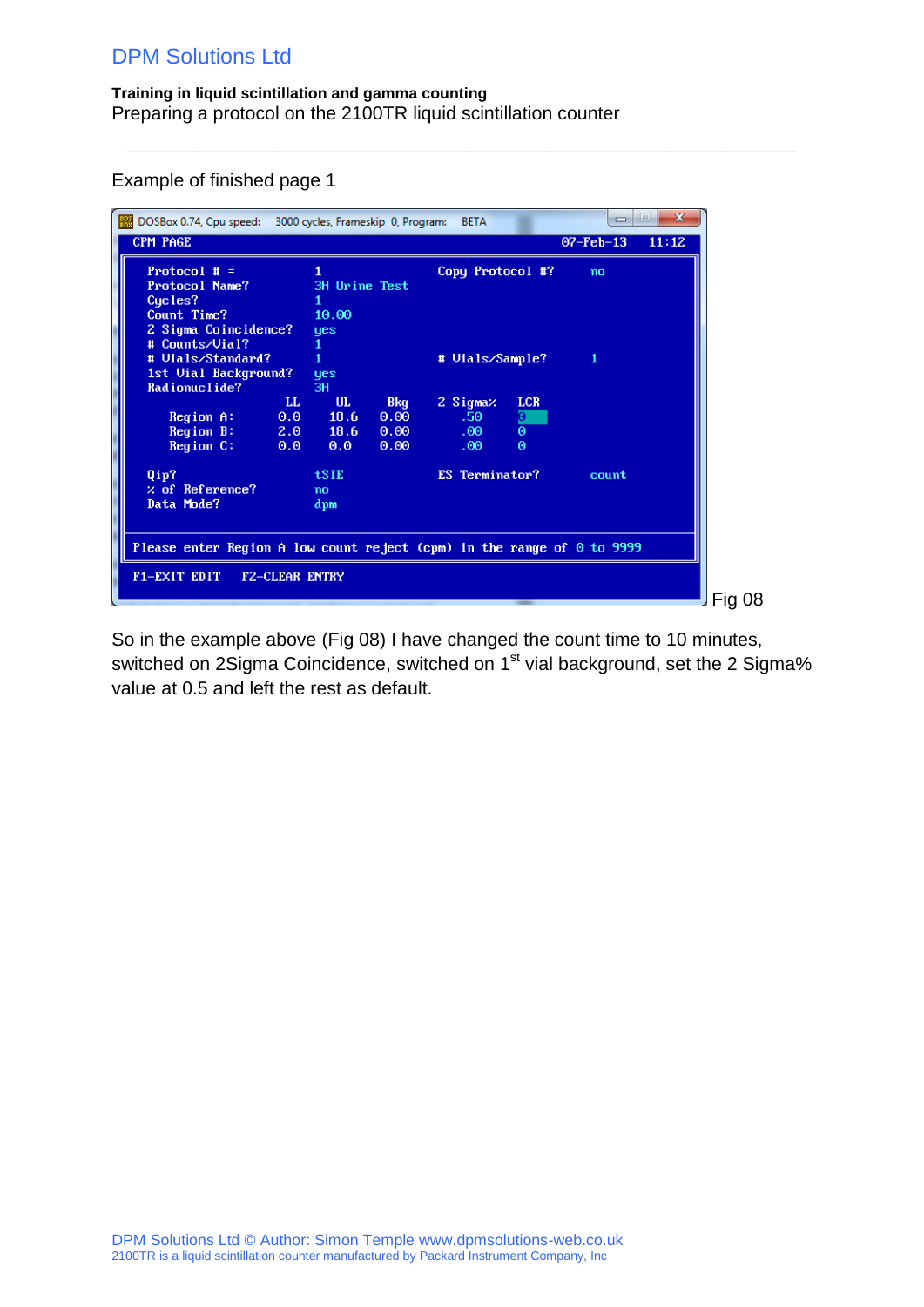### **Training in liquid scintillation and gamma counting**

Preparing a protocol on the 2100TR liquid scintillation counter

## <span id="page-7-0"></span>**Page 2 – DPM information**

Press the page Down key to get to page 2

| $\frac{pos}{log}$                                                                                                                                             | DOSBox 0.74, Cpu speed: 3000 cycles, Frameskip 0, Program:                    | <b>BETA</b>                                                                   | $\mathbf{x}$<br> n <br>$\Box$ |
|---------------------------------------------------------------------------------------------------------------------------------------------------------------|-------------------------------------------------------------------------------|-------------------------------------------------------------------------------|-------------------------------|
| DPM PAGE                                                                                                                                                      |                                                                               |                                                                               | $07 - Feb - 13$<br>11:19      |
| Protocol $# =$<br><b>Standards Data?</b><br>Replot?                                                                                                           | use curve<br>no                                                               | Protocol Name $=$<br>Constant Quench?<br>Edit Stds?                           | 3H Urine Test<br>no           |
| # Stds/Nuclide 1?<br>Nuclide 1:DPM                                                                                                                            | $\Theta$<br>$\Theta$                                                          |                                                                               |                               |
| Eff A<br>Qip.<br>837.9<br>63.45<br>60.07<br>733.3<br>634.8<br>56.45<br>51.77<br>534.3<br>46.58<br>438.8<br>336.0<br>38.47<br>31.30<br>264.2<br>200.4<br>23.85 | Eff B<br>63.45<br>60.07<br>56.45<br>51.77<br>46.58<br>38.47<br>31.30<br>23.85 |                                                                               |                               |
| 145.3<br>16.12<br>50.37<br>2.93<br>F1-EXIT EDIT                                                                                                               | 16.12<br>2.93<br>F3-cucle count<br>F2-count                                   | Please select Standards operation by pressing a function key.<br>F4-use curve | F5-PRINT PROTOCOL             |
|                                                                                                                                                               |                                                                               |                                                                               |                               |

 $\_$  ,  $\_$  ,  $\_$  ,  $\_$  ,  $\_$  ,  $\_$  ,  $\_$  ,  $\_$  ,  $\_$  ,  $\_$  ,  $\_$  ,  $\_$  ,  $\_$  ,  $\_$  ,  $\_$  ,  $\_$  ,  $\_$  ,  $\_$  ,  $\_$  ,  $\_$  ,  $\_$  ,  $\_$  ,  $\_$  ,  $\_$  ,  $\_$  ,  $\_$  ,  $\_$  ,  $\_$  ,  $\_$  ,  $\_$  ,  $\_$  ,  $\_$  ,  $\_$  ,  $\_$  ,  $\_$  ,  $\_$  ,  $\_$  ,

It is vital that you leave this page (Fig 09) as shown as this is the quench data that the counter will use to determine the DPM value of your samples.

Press the page Down key to get to page 3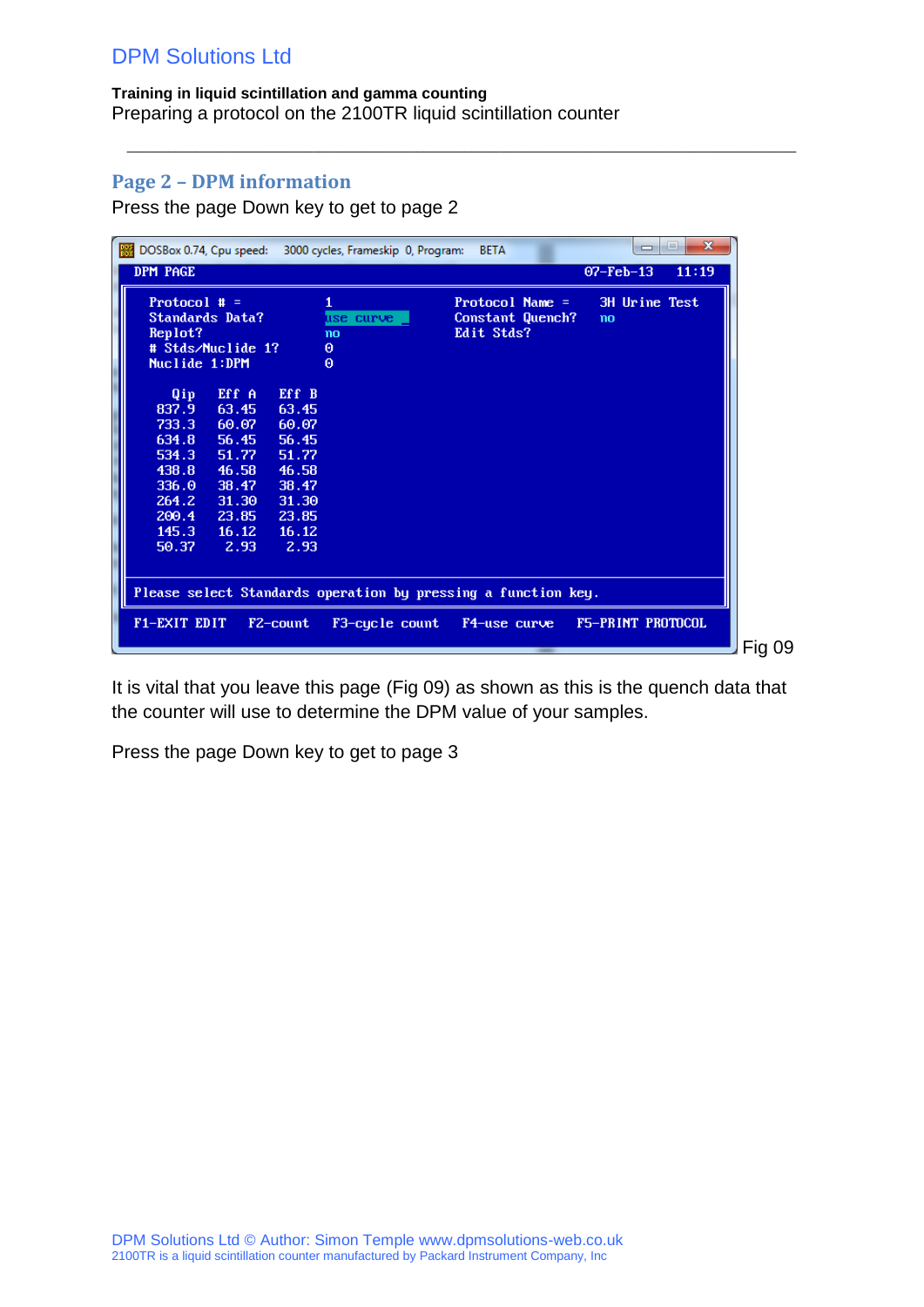**Training in liquid scintillation and gamma counting** Preparing a protocol on the 2100TR liquid scintillation counter

## <span id="page-8-0"></span>**Page 3 – Count corrections**

| DOSBox 0.74, Cpu speed: 3000 cycles, Frameskip 0, Program:                   |                  | <b>BETA</b>             | -                      | $\mathbf{x}$<br>$\left  \right $ |
|------------------------------------------------------------------------------|------------------|-------------------------|------------------------|----------------------------------|
| ADDITIONAL FEATURES<br><b>IDLE</b>                                           |                  |                         | $07 - \text{Feb} - 13$ | 11:21                            |
| Protocol $# =$                                                               |                  | $Protocol Name =$       | 3H Urine Test          |                                  |
| Half Life ?                                                                  | $A: 0.00$ $\Box$ | B: 0.00                 |                        |                                  |
| Ref Date ?                                                                   |                  | A: $1/1/93$ B: $1/1/93$ |                        |                                  |
| Ref Time ?                                                                   | A: 0:0           | B: 0:0                  |                        |                                  |
| Single Photon Count ?                                                        | no               |                         |                        |                                  |
| Colored Samples ?                                                            | no               |                         |                        |                                  |
| RS232 Computer Output ?                                                      | no               |                         |                        |                                  |
| Heterogeneity Monitor ?                                                      | no               |                         |                        |                                  |
| Luminescence Correction ?                                                    | <b>yes</b>       |                         |                        |                                  |
| High Sensitivity Count Mode ?                                                | no               |                         |                        |                                  |
| Data/Application Drive & Path ? B:                                           |                  |                         |                        |                                  |
| Save Data ?                                                                  |                  |                         |                        |                                  |
| Save Spectrum ?                                                              | no               |                         |                        |                                  |
| Run User Application ?                                                       | no               |                         |                        |                                  |
| File Name ?                                                                  |                  |                         |                        |                                  |
| Command String?                                                              |                  |                         |                        |                                  |
| Static controller?                                                           | on               |                         |                        |                                  |
|                                                                              |                  |                         |                        |                                  |
| Please enter Half life (hours) in the range of $0.01$ to 999999 ( $0 =$ off) |                  |                         |                        |                                  |
|                                                                              |                  |                         |                        |                                  |
| F1-EXIT EDIT F2-CLEAR ENTRY F3-PRINT PROTOCOL                                |                  |                         |                        |                                  |
|                                                                              |                  |                         |                        |                                  |
|                                                                              |                  |                         |                        |                                  |

 $\_$  ,  $\_$  ,  $\_$  ,  $\_$  ,  $\_$  ,  $\_$  ,  $\_$  ,  $\_$  ,  $\_$  ,  $\_$  ,  $\_$  ,  $\_$  ,  $\_$  ,  $\_$  ,  $\_$  ,  $\_$  ,  $\_$  ,  $\_$  ,  $\_$  ,  $\_$  ,  $\_$  ,  $\_$  ,  $\_$  ,  $\_$  ,  $\_$  ,  $\_$  ,  $\_$  ,  $\_$  ,  $\_$  ,  $\_$  ,  $\_$  ,  $\_$  ,  $\_$  ,  $\_$  ,  $\_$  ,  $\_$  ,  $\_$  ,

This page (Fig 10) determines the corrections that may be made. Usually in the case of coloured samples you would switch on Colored Samples and if there was the possibility of any luminescence in the samples then Luminescence Correction would be switched on.

Please note that the Static Controller should always be switched on

There is also the possibility of saving the data to either the C drive or the A drive. There is a separate set of instructions for how to do this.

Page Down for Page 4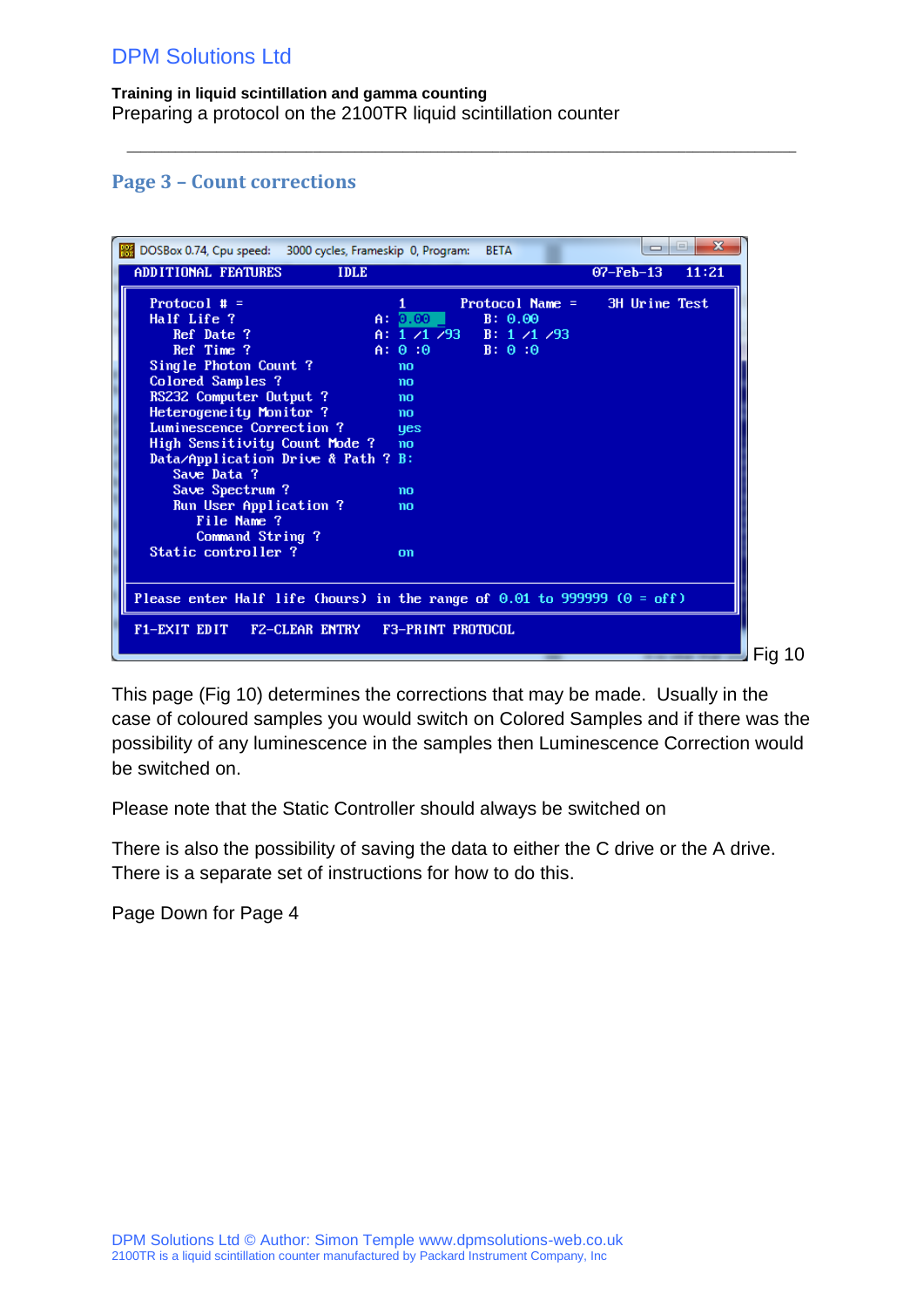#### **Training in liquid scintillation and gamma counting**

Preparing a protocol on the 2100TR liquid scintillation counter

### <span id="page-9-0"></span>**Page 4 Print format**

| $\frac{pos}{log}$<br>DOSBox 0.74, Cpu speed: 3000 cycles, Frameskip 0, Program: |                       |                 |                  |                                          | <b>BETA</b> |             |                 | $\mathbf{x}$<br>$\Box$<br>$\Box$ |
|---------------------------------------------------------------------------------|-----------------------|-----------------|------------------|------------------------------------------|-------------|-------------|-----------------|----------------------------------|
| PRINT FORMAT                                                                    |                       |                 |                  |                                          |             |             | $07 - Feb - 13$ | 11:28                            |
| Protocol #:                                                                     | $\blacksquare$ 1      | Name:           |                  | 3H Urine Test                            |             |             |                 |                                  |
|                                                                                 | Additional Heading?   |                 |                  |                                          |             |             |                 |                                  |
| C#<br><b>Name</b>                                                               | Format                | C#              | <b>Name</b>      | Format                                   | C#          | <b>Name</b> | Format          | <b>Equation</b>                  |
| <b>CRLF</b><br>Θ                                                                | x                     | 11              | C:2SZ            | BXX.XX                                   | 21          | A:ZCU       | BXXX.XX         |                                  |
| <b>PID</b><br>1                                                                 | <b>BXXX</b>           | 12 <sub>1</sub> | C:ZREF           | BXXX.XX                                  | 22          | B:ZCU       | BXXX.XX         |                                  |
| $\overline{z}$<br>S#                                                            | <b>BXXX</b>           | 13              | SIS:             | BXX.XXX                                  | 23          | <b>TOD</b>  | <b>BXXXXXXX</b> |                                  |
| 3<br><b>TIME</b>                                                                | BXXX.XX               | 14              | DPM1             | BXXXX.XX                                 | 24          |             |                 |                                  |
| $\overline{\mathbf{4}}$<br><b>CPMA</b>                                          | BXXXX.XX              | 15              | DPM <sub>2</sub> | BXXXX.XX                                 | 25          |             |                 |                                  |
| 5.<br>A:2SZ                                                                     | BXX.XX                | 16              | <b>ELTIME</b>    | <b>BXXXXXX</b>                           | 26          |             |                 |                                  |
| 6<br>A:ZREF                                                                     | BXXX.XX               | 17              | <b>FLAG</b>      | <b>BXXXX</b>                             | 27          |             |                 |                                  |
| 7<br><b>CPMB</b>                                                                | BXXXX.XX              | 18              | <b>BLANK</b>     | <b>BBBBBBBB</b>                          | 28          |             |                 |                                  |
| 8<br>B:2SZ                                                                      | BXX.XX                | 19              | <b>tSIE</b>      | B.XXX                                    | 29          |             |                 |                                  |
| 9.<br>B:ZREF                                                                    | BXXX.XX               | 20              | 2LUM             | <b>BXXX</b>                              | 30          |             |                 |                                  |
| 10 CPMC                                                                         | BXXXX.XX              |                 |                  |                                          | 31          |             |                 |                                  |
| Define Cell #? $1$                                                              |                       | Name?           |                  | Format?                                  |             |             | <b>BXXX</b>     |                                  |
| Equation?                                                                       |                       |                 |                  | (Operators: $+, -, *, \angle$ , SQR, LN) |             |             |                 |                                  |
| Print Cells? 2 3                                                                |                       |                 | 4 14 13 19 17 0  |                                          |             |             |                 |                                  |
| Additional heading (50 chars)                                                   |                       |                 |                  |                                          |             |             |                 |                                  |
| F1-EXIT EDIT                                                                    | <b>FZ-CLEAR ENTRY</b> |                 |                  | <b>F3-PRINT PROTOCOL</b>                 |             |             |                 |                                  |
|                                                                                 |                       |                 |                  |                                          |             |             |                 |                                  |

 $\_$  ,  $\_$  ,  $\_$  ,  $\_$  ,  $\_$  ,  $\_$  ,  $\_$  ,  $\_$  ,  $\_$  ,  $\_$  ,  $\_$  ,  $\_$  ,  $\_$  ,  $\_$  ,  $\_$  ,  $\_$  ,  $\_$  ,  $\_$  ,  $\_$  ,  $\_$  ,  $\_$  ,  $\_$  ,  $\_$  ,  $\_$  ,  $\_$  ,  $\_$  ,  $\_$  ,  $\_$  ,  $\_$  ,  $\_$  ,  $\_$  ,  $\_$  ,  $\_$  ,  $\_$  ,  $\_$  ,  $\_$  ,  $\_$  ,

This page looks difficult but isn't. Across the bottom it shows the cells that will be printed out. In this case it is

S# - Sample Number

Time - Count Time

CPMA - CPM in region A

DPM1 – DPM in region A

SIS – Spectral Index of the Sample (another QIP)

tSIE – Transformed Spectral Index of the Sample (QIP)

Flag – which shows any error or information messages

CRLF – which is the most important one and stands for Carriage Return Line Feed. Without this the printer will not print anything you are able to read

In general you can leave the default settings and in this case they will be good for what you want.

Press F1 to return to the Edit Protocol Page

Press F1 to return to the Status Page